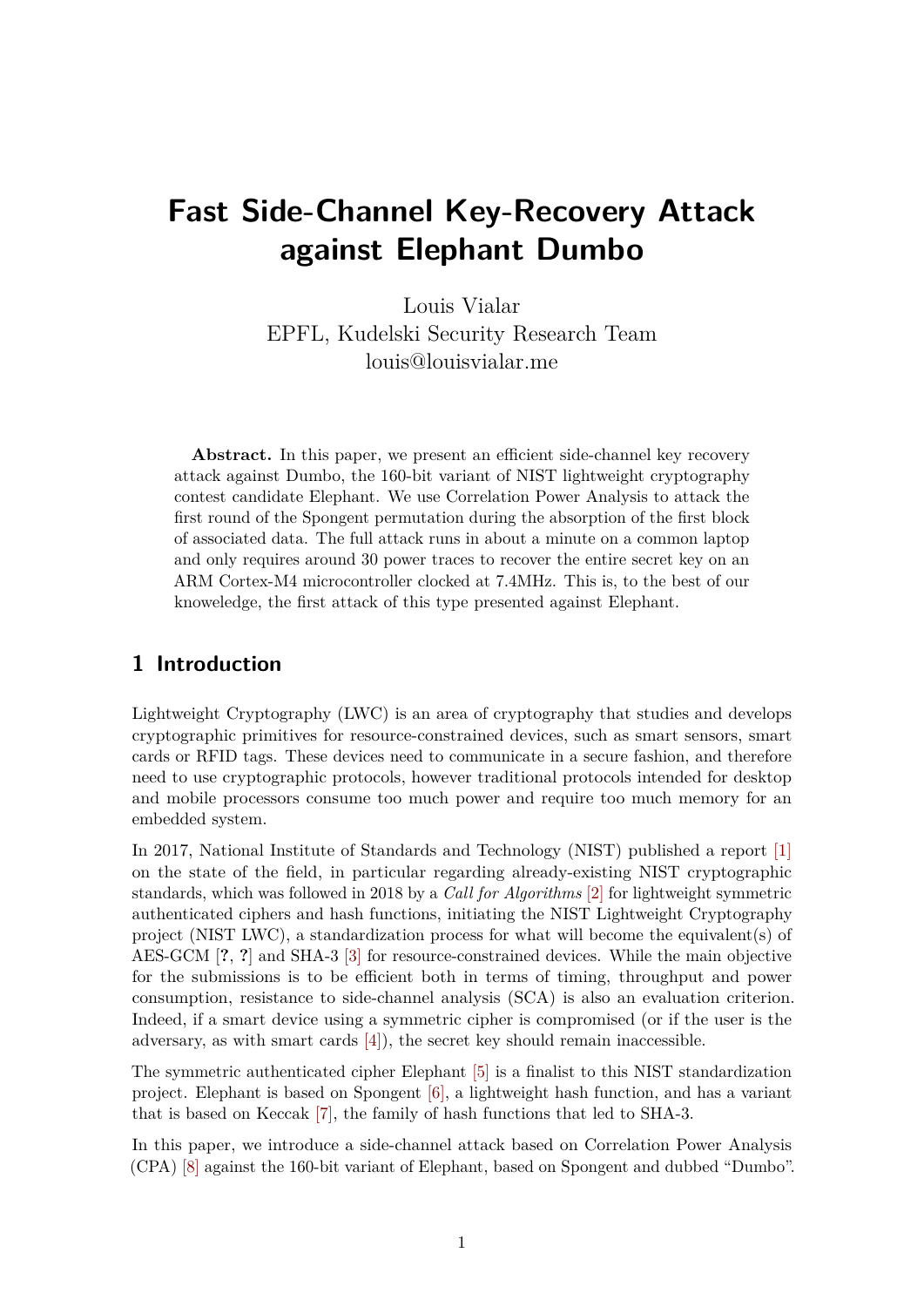The rest of this paper is structured as follows: in the first section, we present the relevant state of the art. In the second section, we introduce the Dumbo cipher and its underlying permutation, Spongent-*π*[160]. Then, in the third section, we introduce our side-channel attack on Dumbo. Finally, in the fourth section, we present experimental results of our attack on an ARM Cortex-M4 microcontroller.

### **1.1 Notations used in this paper**

In the rest of this paper, we define  $\{0,1\}^n$  the set of *n*-bit bitstrings for some  $n \in \mathbb{N}$ and  $\{0,1\}^*$  the set of bitstrings of arbitrary length. We denote the length of bitstring *X* ∈ {0, 1}<sup>★</sup> as |*X*| and we denote with *X*<sub>0</sub>, *X*<sub>1</sub>, . . . , *X*<sub>*l*</sub>−1 the *l* =  $\lceil \frac{|X|}{160} \rceil$  blocks of size 160 bits (20 bytes) of *X*, where the last block is appended with 0s. We designate by bit *i* (or  $i^{\text{th}}$  bit) the  $b^{\text{th}}$  rightmost bit of the  $B^{\text{th}}$  leftmost byte of bitstring *X*, where  $i = 8 \cdot B + b$ . We denote  $X_{[i]}$  the *i*<sup>th</sup> bit of X, and  $X_{[a:b]}$  the substring of X that starts at bit *a* (inclusive) and ends at bit *b* (exclusive).

The concatenation of two bitstrings *A* and *B* is denoted as *A*∥*B*, their bitwise exclusive or is denoted as  $A \oplus B$ , and their bitwise and is denoted as  $A \& B$ .  $X \ll i$  (resp.  $X \ll i$ ) represent a shift (resp. rotation) of *X* to the left over *i* positions.  $X \gg i$  and  $X \gg i$ represent the same operations to the right.

We denote with  $0<sup>n</sup>$  the bitstring made of  $n$  zeroes, and we denote the random sampling of a bitstring *A* of length *n* with  $A \leftarrow \{0, 1\}^n$ .

### **2 Related work**

Since the launch of the NIST standardization process, researchers have studied the implementation security of the candidates. For instance, CAESAR's "lightweight applications" winner and NIST finalist Ascon [\[9\]](#page-11-6) was found to be vulnerable to two side-channel key recovery attacks by Ramezanpour et al. in [\[10\]:](#page-11-7) a passive attack based on deep learning, called SCARL, and an active fault injection analysis attack. The hardware implementation of NIST finalist GIFT [\[11\]](#page-11-8) has also been found to be vulnerable to a SCA attack by Hou et al. in [\[12\],](#page-11-9) and the software implementation was also found to be vulnerable to a side-channel assisted differential cryptanalysis attack in [\[13\],](#page-11-10) allowing key recovery in only 36 encryptions.

Side-channel attacks are not a mere theoretical threat, and can have real world consequences. In this respect, a SCA attack against AES-GCM was for example used by Ronen et al. in [\[14\]](#page-11-11) to extract the secret keys used by Philips to sign the firmware of their smart light-bulbs. This enabled the attackers to build a worm that spreads from an infected object to another wirelessly. More recently, an electromagnetic CPA attack was used successfully to recover AES secret-keys in Apple's CoreCrypto by Haas et. al in [\[15\].](#page-12-0)

To the best of our knowledge, our attack is the first attack of this type presented against Dumbo or any other Elephant instance.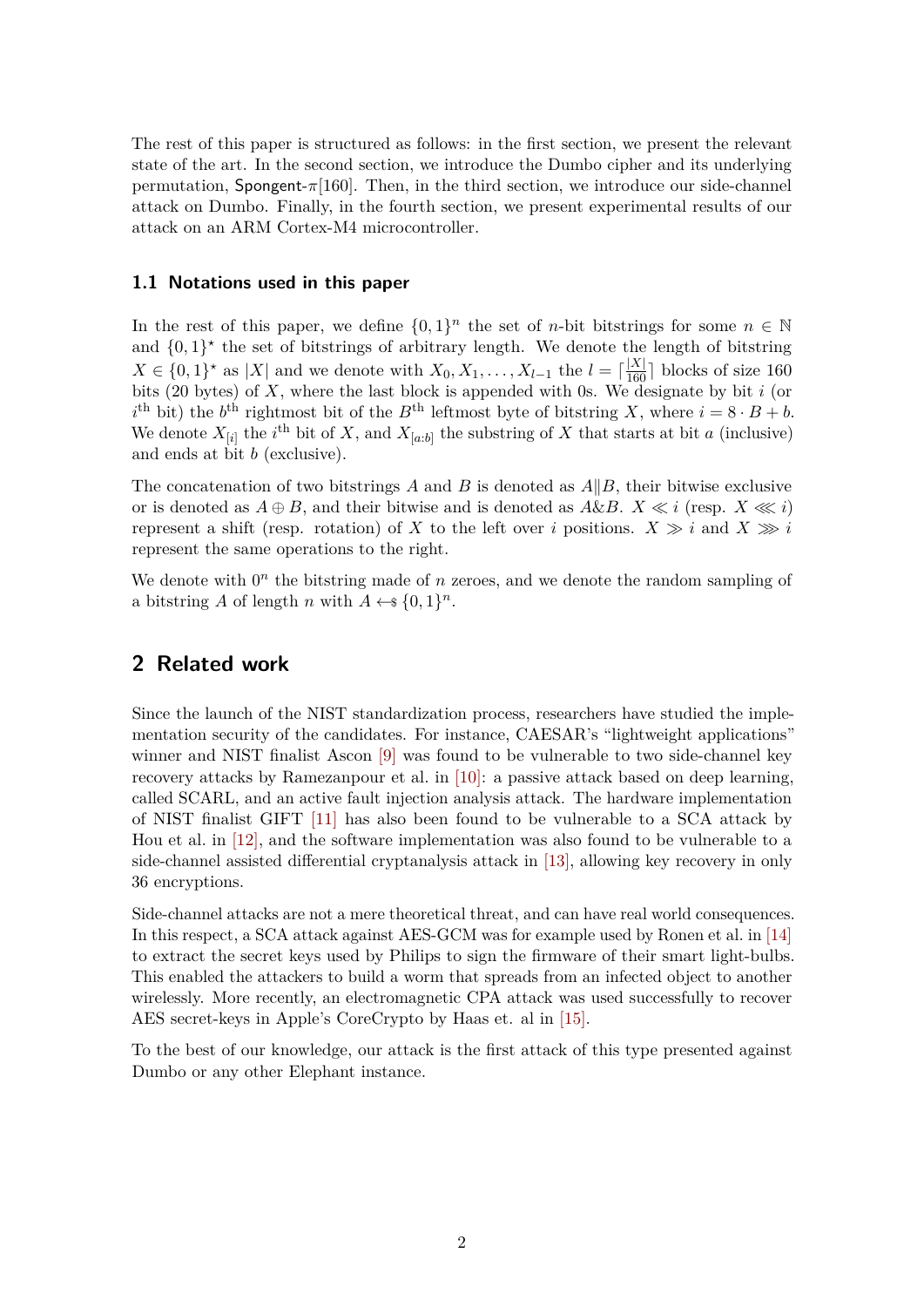<span id="page-2-0"></span>*P*(*X*)  $1: c \leftarrow 0$ b1110101 2 : **for** *i* = 0*, . . . ,* 79 **do** 3 :  $X \leftarrow X \oplus (0^{153} || c) \oplus \text{rev}(0^{153} || c)$  $4: X \leftarrow sBoxLayer(X)$ 5 :  $X \leftarrow \text{pLayer}(X)$ 6 :  $c \leftarrow \text{lfsr}(c)$ 7 : **endfor** 8 : **return** *X*

**Algorithm 1.** The Spongent-*π*[160] permutation

# **3 The Dumbo NIST LWC Candidate**

Dumbo is one of the three variants of NIST LWC candidate Elephant [\[5\],](#page-11-2) and is the primary member of the submission. Elephant is a cryptographic mode of operation that uses a pseudo-random permutation *P* to build a symmetric cipher. It uses a 16-bytes (128 bits) secret key *K* for encryption and authentication and a 12-bytes (96 bits) nonce *N*. It is authenticated, with a 64-bits authentication tag *T* that authenticates both the ciphertext *C* and the optional associated data *A*.

In Dumbo, the underlying permutation is Spongent-*π*[160], the 80 rounds Spongent-*π* permutation of the Spongent lightweight hash function (introduced by Bogdanov et al. in [\[6\]\)](#page-11-3) with a 20-bytes (160 bits) long state. The two other variants of this cipher are Jumbo (using Spongent-*π* with 90 rounds and a 22-bytes long state, Spongent-*π*[176]) and Delirium (replacing Spongent with a reduced version of the permutation used in Keccak [\[7\],](#page-11-4) and using a 25-bytes long state). In the next sections, we will describe the design of Dumbo.

### **3.1 The Spongent-***π***[160] Permutation**

Spongent- $\pi$ [160] is a permutation described by Bogdanov et al. in [\[6\].](#page-11-3) In the rest of the paper, we denote as  $P: \{0,1\}^{160} \to \{0,1\}^{160}$  the 80-round Spongent permutation defined in Algorithm [1,](#page-2-0) where:

- rev is a function that reverses the order of the bits in its input.
- <span id="page-2-1"></span>• sBoxLayer is a function that applies the  $\{0,1\}^4 \rightarrow \{0,1\}^4$  substitution box defined in Table [1](#page-2-1) to all nibbles of its input. In the reference implementation, it is applied on two nibbles at a time by using an extended  $\{0,1\}^8 \to \{0,1\}^8$  look-up table.

| X 0 1 2 3 4 5 6 7 8 9 A B C D E F         |  |  |  |  |  |  |  |  |
|-------------------------------------------|--|--|--|--|--|--|--|--|
| $SBox(X)$ E D B O 2 1 4 F 7 A 8 5 9 C 3 6 |  |  |  |  |  |  |  |  |

Table 1: the Spongent S-Box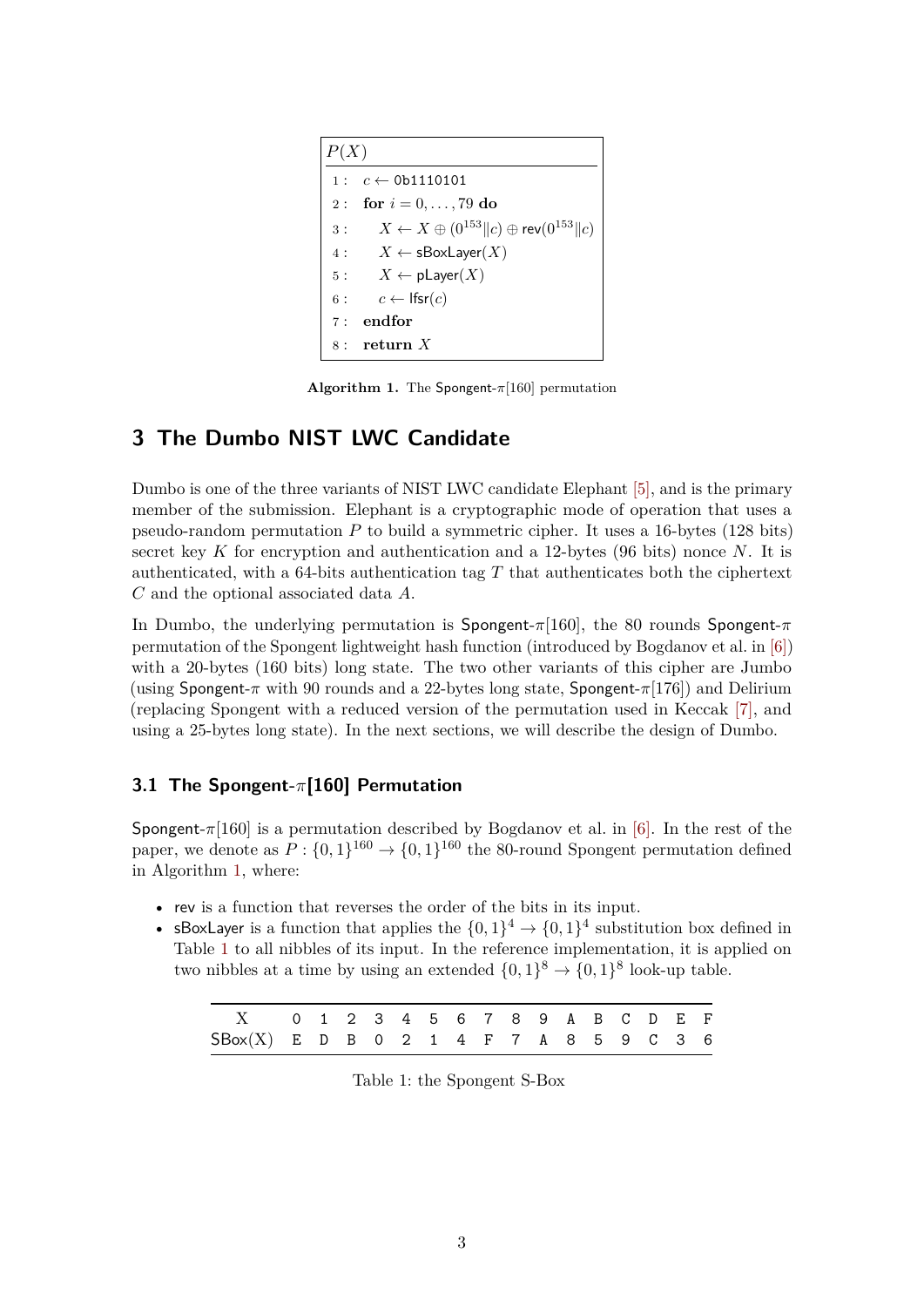• player is a function that moves bit *j* from the input to bit  $pL(j)$  in the output, such that

$$
pL(j) = \begin{cases} 40j \text{ mod } 159 & \text{if } j < 159, \\ 159 & \text{if } j = 159. \end{cases}
$$

• lfsr represents the computation of one cycle of the 7-bit LFSR defined by the primitive  $\text{polynomial } p(x) = x^7 + x^6 + 1. \text{ If } \text{sr}(c) = (c_{[0:6]} \ll 1) || (c_{[6]} \oplus c_{[5]}).$ 

### **3.1.1 Invertibility of** *P*

While Elephant does not require *P* to be invertible to encrypt plaintexts or to decrypt ciphertexts, we leverage its invertibility in our key-recovery attack.

We notice that all functions in *P* can be inverted. The inverse of the exclusive or operation is the exclusive or operation itself. The sBoxLayer is inverted by swapping the two lines in the substitution table presented before and reordering columns accordingly. The pLayer is inverted by building the bitstring in reverse order: instead of moving bit *i* to position 40*i* mod 159, we move bit 40*i* mod 159 to position *i* (for *i <* 159). Finally, the LFSR counter is inverted by computing its formula in reverse: the bit that was removed can be computed from the value of the other bits in the counter and of the bit that was generated from it.

Because of this, we can easily compute the inverse of *P* by starting the counter *c* to its value after 80 rounds (127), then by computing successively all the inverse operations of each round in reverse order. First, we apply the inverse LFSR on *c*, then we inverse the pLayer, the sBoxLayer, and finally we add the counter to the state.

### **3.2 The Dumbo Mode of Operation**

In this section, we describe on a high level the process used to encrypt and authenticate a message in Dumbo. The decryption process is not precisely described but naturally follows from the encryption process.

Before encryption, the associated data and message lengths are not necessarily multiples of the block size. Therefore, the associated data and message are padded by adding a 0x01 byte, followed by as many 0x00 bytes as needed to complete the block. The empty message (i.e. M s.t.  $|M| = 0$ ) is padded in the same way.

The encryption of the  $i^{\text{th}}$  message block  $M_i$  with nonce  $N$  is computed as follows  $(i < l_M)$ :

$$
C_i = \mathsf{mask}^{i,1}_K \oplus P(\mathsf{mask}^{i,1}_K \oplus (N \| 0^{64})) \oplus M_i
$$

Similarly, decryption is computed using the same operation by swapping  $C_i$  and  $M_i$ .

The authentication tag is computed iteratively as follows:

- 1. The tag buffer *T* is initialized with the nonce concatenated with the first eight bytes of the associated data  $(A_0)$ .
- 2. For each remaining 20-byte block of associated data  $A_i$  ( $0 < i < l<sub>A</sub>$ ), the tag buffer is updated as

 $T \leftarrow T \oplus \mathsf{mask}^{i,0}_K \oplus P(\mathsf{mask}^{i,0}_K \oplus A_i).$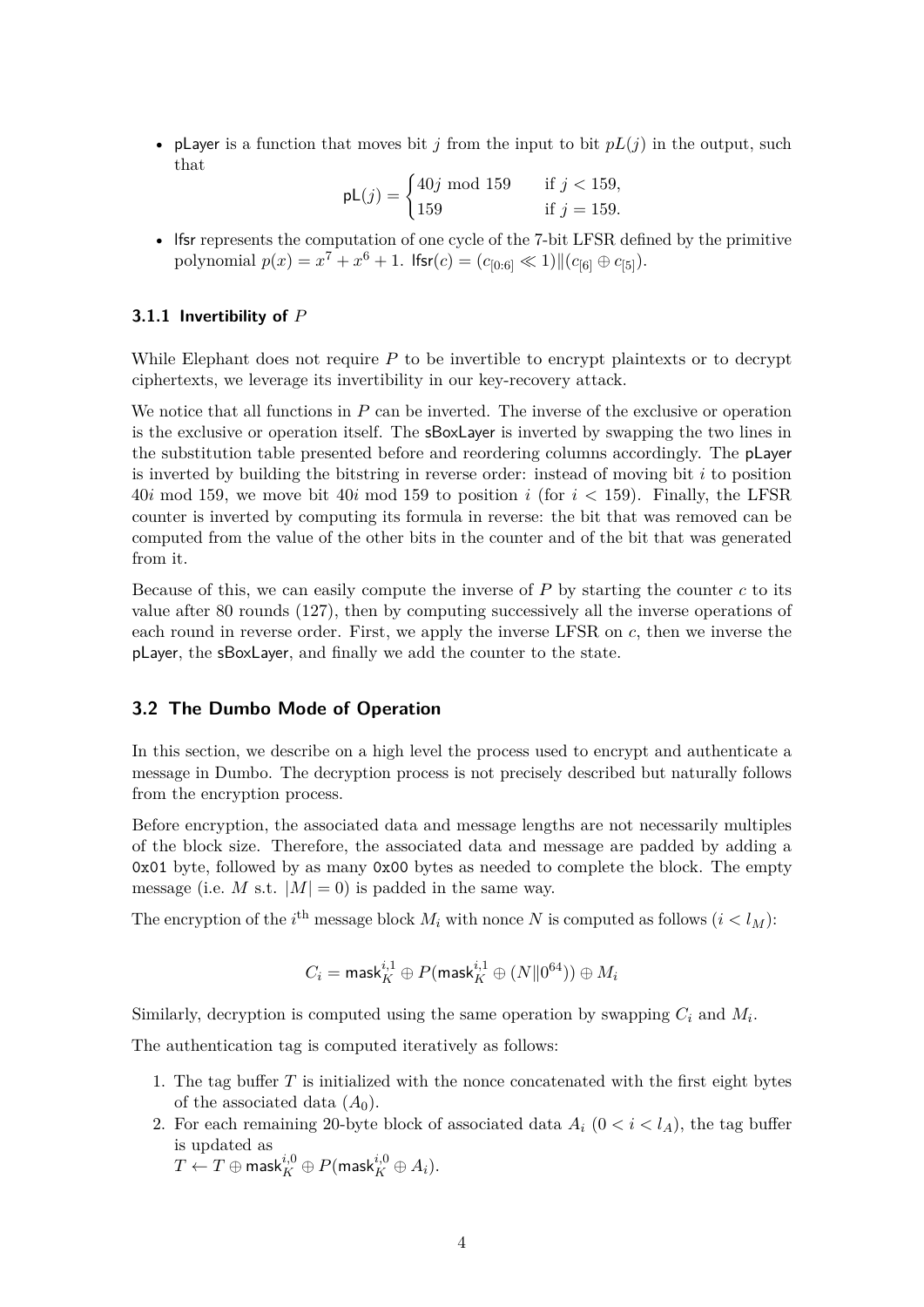<span id="page-4-0"></span>

Figure 1: Sketch of the Encryption and Authentication procedure in Dumbo, with the attack point highlighted

- 3. For each ciphertext block  $C_i$ , the tag buffer is updated as  $T \leftarrow T \oplus \mathsf{mask}^{i,2}_K \oplus P(\mathsf{mask}^{i,2}_K \oplus C_i).$
- 4. The tag buffer is updated by computing  $T \leftarrow \mathsf{mask}^{0,0}_K \oplus P(T \oplus \mathsf{mask}^{0,0}_K).$
- 5. The first eight bytes of the tag buffer *T* are returned as the tag.

The entire encryption and authentication procedure is depicted in Figure [1.](#page-4-0)

We can notice that the key doesn't appear directly in this encryption procedure: it only appears as a parameter to the masking function mask<sub>K</sub><sup>*a*,b</sup>. The mask<sub>K</sub><sup>*a*,b</sup> function will be described in the next sub-section.

### <span id="page-4-1"></span>**3.2.1 The Masking Functions**

The mask<sup>*a*,*b*</sup> functions are defined for  $b = \{0, 1, 2\}$  as follows:

- mask ${}_{K_{\perp}}^{a,0} =$  Ifsr<sup>a</sup> $(P(K||0^{32}))$
- mask $K_K^{a,1} = \text{lfsr}^a(P(K||0^{32})) \oplus \text{lfsr}^{a+1}(P(K||0^{32}))$
- mask $\kappa_K^{\bar{a},2} = \text{lfsr}^{a-1}(P(K \parallel 0^{32})) \oplus \text{lfsr}^{a+1}(P(K \parallel 0^{32}))$

lfsr<sup>a</sup> denotes a successive applications of the LFSR pictured in Figure [2](#page-5-0) in which each  $S_i$ corresponds to one byte of the state, starting with the leftmost byte *S*0. The state of the LFSR is initialized to  $P(K||0^{32})$ , also called expandedKey.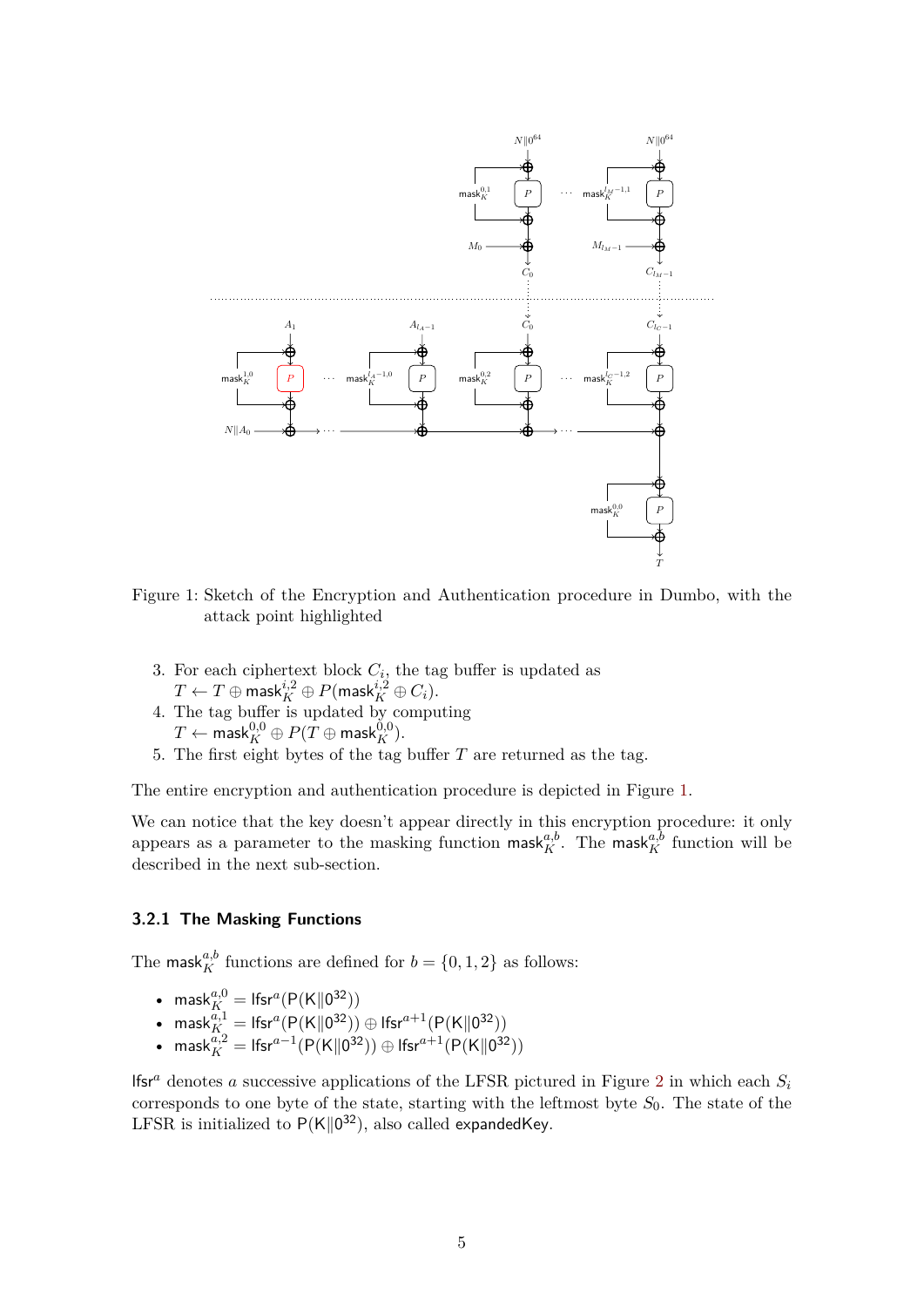<span id="page-5-0"></span>

Figure 2: The Dumbo LFSR

As described in the previous subsection, mask<sub>K</sub><sup>a,0</sup> is used to process the associated data during tag generation,  $\textsf{mask}_{K}^{a,1}$  is used to encrypt plaintext blocks, and  $\textsf{mask}_{K}^{a,2}$  is used to process the ciphertext blocks during tag generation.

We note that the LFSR used in the masking function is invertible, which means that it is possible to recover mask ${}^{a-1,0}_K$  from mask ${}^{a,0}_K$ . In other words, it is easy to recover expandedKey from mask $^{1,0}_K$ . Given mask $^{1,0}_K$ , we simply shift the bytes to the right and compute  $expandedKey<sub>0</sub>$  as follows:

$$
\text{expandedKey}_0 = (\text{mask}_{K=2}^{1,0} \lll \times 7) \& (\text{mask}_{K=12}^{1,0} \ggg 7) \oplus \text{mask}_{K=19}^{1,0}
$$

In the next section, we demonstrate an attack that recovers  $\text{mask}_{K}^{1,0}$  using power analysis. Using that, we can then inverse the LFSR to recover expandedKey and finally inverse *P* to recover the key.

# **4 Our proposed attack**

In this section, we describe how we use a CPA attack [\[8\]](#page-11-5) against the first round of *P* during the computation of the authentication tag to recover mask $^{1,0}_K$ , and therefore *K*.

We recall that during the computation of the tag, the first block of associated data (after the first eight bytes)  $A_1$  is absorbed by computing  $\mathsf{mask}_{K}^{1,0} \oplus P(A_1 \oplus \mathsf{mask}_{K}^{1,0})$ . We notice that the permutation  $P$  receives a 20-byte block of user-controlled data  $(A_1)$ , which is bitwise XORed with the secret we want to recover (mask ${}^{1,0}_K$ ). Our target for this attack is the first round of this particular invocation of the permutation *P*.

If we combine the exclusive or operation and the beginning of the first round, we can construct a model that, given the *i*<sup>th</sup> byte of mask<sup>1,0</sup> and of  $A_1$ , outputs the value of the *i* th byte of the state after the sBoxLayer in the first round of *P*. We denote this model as Model $(a, k, i)$ , where  $i \in 0...19$  is the position of the byte, *a* is the *i*<sup>th</sup> byte of  $A_1$  and *k* is the *i*<sup>th</sup> byte of mask<sup>1,0</sup>. This model is described in Algorithm [2.](#page-6-0)

What is interesting with this model is that if we have an oracle that can retrieve the value of the *i*<sup>th</sup> byte of the state at this point in a real invocation of the cipher with a known associated data byte *a*, we can easily find *k* by running the model with all possible values for  $k \in \{0,1\}^8$  and stopping when it gives the correct output. Doing this again for all values of *i* recovers the entire mask $^{1,0}_K$  in at most  $2^8 \cdot 20$  attempts.

In our case, this oracle does not exist, but we can use CPA with this model to approach it. The idea behind CPA is to capture power traces of the target device encrypting with multiple known arbitrary values of *a*, then to compute the model with all possible values for *k* and all values we used for *a* to see which *k* predicts best the power consumption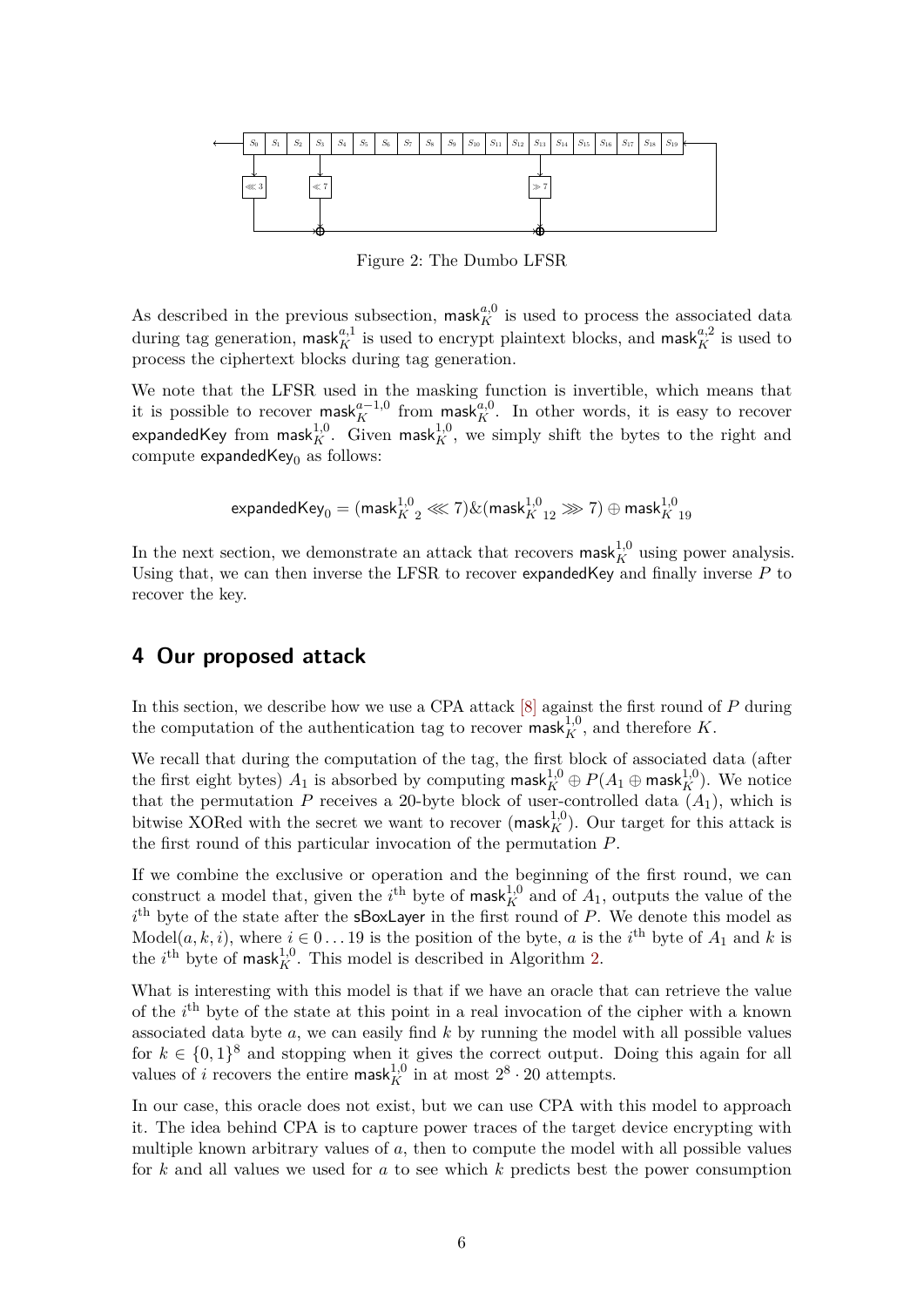<span id="page-6-0"></span>Model(*a, k, i*)  $1: S \leftarrow a \oplus k$ 2 : // First operation of the first round: add c to the first and last bytes  $3:$  **if**  $i = 0$  **then**  $4: S \leftarrow S \oplus 0x75 \quad \text{{\#}}$  0b1110101 5 : **elseif**  $i = 19$  **then** 6 :  $S \leftarrow S \oplus 0$ xae // 0b1110101 in reverse order 7 : **endif**  $\#$  Second operation of the first round: sBoxLayer  $9: S \leftarrow \text{SBox}(S)$ 10 : **return** *S*

**Algorithm 2.** Model(*a, k, i*)

observed on the device. This works because the power consumption of a cryptographic device depends on the data that is being processed on that device. We will now describe the process in more detail.

# **4.1 Recovery of mask** $^{1,0}_K$

To perform a CPA attack on a cryptographic device, we need a general idea of the relation between the data processed by the device and its power consumption. In our case, we assume that the power consumption is proportional to the Hamming weight (the number of bits set to 1) of the data read from or written to memory.

The recovery of  $\mathsf{mask}_{K}^{1,0}$  by CPA works as follows:

- 1. We generate an arbitrary number *n* of nonce and associated data pairs  $(N_j, A_j)$  with  $j \in 0 \ldots n-1$ ,  $N_j \leftarrow \{0,1\}^{12}$  and  $A_j \leftarrow \{0,1\}^{28}$ . Only the last 20 bits of  $A_j$  really need to be random, but for simplicity we generate all these values randomly.
- 2. We encrypt each of these pairs on the attacked device and record its power consumption, which we denote as  $T_j$ ; a vector of *m* power samples. All  $T_j$  have the same length and are synchronized on the same operation (they are *aligned*).
- 3. Using this data, we can now run the CPA on a computer. We describe the procedure to recover the *i*<sup>th</sup> byte of mask<sup>1,0</sup>. We denote  $a_j$  the *i*<sup>th</sup> byte of  $A_j$   $(a_j = (A_j)_i)$ .
	- 1. For each candidate value  $k \in \{0,1\}^8$  and for each *j*, we compute the Hamming weight of the model prediction as  $(H_k)_j =$  HammingWeight(Model( $a_j, k, i$ ))
	- 2. Then, we group each position in the power traces  $t \in 0...m-1$  as vectors  $P_t = ((T_0)_t, \ldots, (T_{n-1})_t)$
	- 3. For each *k* and each *t*, we compute the *Pearson Correlation Coefficient* [\[8\]](#page-11-5) between samples  $H_k$  and  $P_t$  as

$$
\rho_{k,t} = \frac{\text{cov}(H_k, P_t)}{\sigma_{H_k} \cdot \sigma_{P_t}}
$$

- 4. For each candidate *k*, we find the maximal correlation coefficient  $\bar{\rho_k} = \max_t(\rho_{k,t})$
- 5. We sort candidates by decreasing  $\bar{\rho_k}$ . The most likely value for the *i*<sup>th</sup> byte of  $\mathsf{mask}_{K}^{1,0}$  is  $\argmax_{k}(\bar{\rho_k}).$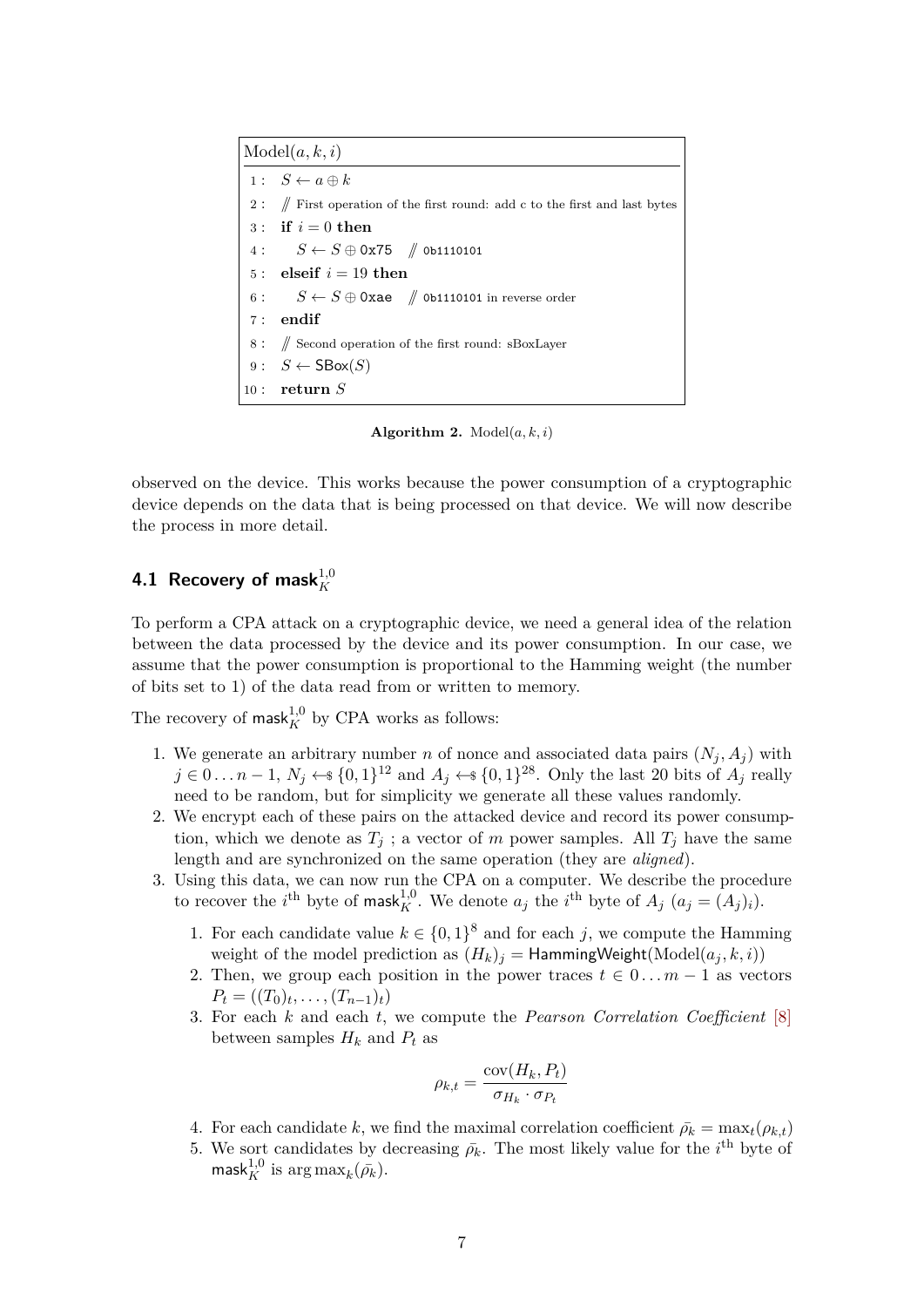In general terms, this means that for each timestamp we compute the correlation between the power consumption samples at that timestamp and the predictions of our model given a candidate for the key byte *k*. If the candidate is the correct value of  $(mask<sub>K</sub><sup>1,0</sup>)<sub>i</sub>$ , we expect that all the predictions of the model will be correct and correspond to a value that is processed during computation in the cryptographic device, which leads to a high correlation coefficient. On the other hand, while incorrect keys will sometimes give the same Hamming weight as the correct key (by the pigeonhole principle), computing the model with an incorrect key will most of the time return a value for which the Hamming weight is uncorrelated to the observed power consumption, which leads to a lower correlation coefficient. By doing this on all possible values for  $(mask<sub>K</sub><sup>1,0</sup>)<sub>i</sub>$  and taking the highest correlation coefficient, we recover the correct value.

By running the CPA for each byte *i* of mask $^{1,0}_K$ , we get a sorted list of potential values that we call  $\hat{K}_i$ . We denote  $(\hat{K}_i)_0$  the value with the highest correlation and  $(\hat{K}_i)_{255}$  the value with the lowest correlation. We can derive a potential value for  $\textsf{mask}_{K}^{1,0}$   $\hat{K} = (\hat{K_0})_0 || \dots || (\hat{K_1}9)_0$ and use this value to recover a potential value for expandedKey by inverting the LFSR, as described in Section [3.2.1.](#page-4-1) Then, we can inverse *P* to recover a potential key.

#### **4.2 Verification of key candidates**

To verify that this key candidate is correct, we recall that expandedKey =  $P(K||0^{32})$ . This means that when we compute  $P^{-1}$  (expanded Key), we expect to recover  $K||0^{32}$ , and we can verify that expandedKey is correct by making sure the four last bytes of the result we obtained are indeed 0x00. Since P is pseudo-random, the likelihood of an incorrect expandedKey being inverted to a byte-array ending with four 0x00 bytes is  $2^{-32}$ , which we consider low enough for this attack. If the attacker wants extra confidence, it is possible to verify the obtained key by obtaining a known (plaintext, nonce, ciphertext) triple on the attacked device, then trying to re-encrypt the plaintext with the obtained key and making sure it gives the same ciphertext.

Because CPA is a statistical method, it can be imprecise, and sometimes the potential mask $k_K^{1,0}$  we recover is incorrect, because the correct value for byte *i* is  $(\hat{K}_i)_1$  and not  $(\hat{K}_i)_0$ . To account for this, we suggest a form of *exhaustive search* among potential keys. To make this analysis fast, we get rid of unlikely candidates and only keep  $(\hat{K}_i)_0$  to  $(\hat{K}_i)_3$  for all *i*. The number of candidates kept is arbitrarily chosen and may vary depending on the attacked device, but it is important to keep this number small. Then, we proceed to the exhaustive search by making a guess on the number of errors. First, we try to find the key by assuming only one byte of mask $^{1,0}_K$  is wrong (i.e.  $\exists j \in 0 \ldots 19 \text{ s.t. } (\textsf{mask}^{1,0}_K)_j \neq (\hat{K_j})_0$ and  $(mask<sub>K</sub><sup>1,0</sup>)<sub>i</sub> = (\hat{K}<sub>i</sub>)<sub>0</sub> \forall i \neq j$ . We ignore what *j* is, so we iterate on all possible values of *j*, and for each we try alternative values  $(\hat{K}_j)_1$  to  $(\hat{K}_j)_3$ , until we find the correct key. If no correct key is found this way, we proceed in the same way but this time supposing thats there are two incorrect bytes, then three incorrect bytes. We could go on further, but we stop at three to keep the runtime in acceptable bounds, since the runtime of the exhaustive search with *e* errors is  $4^e \cdot \binom{20}{e}$  $e^{20}$  checks.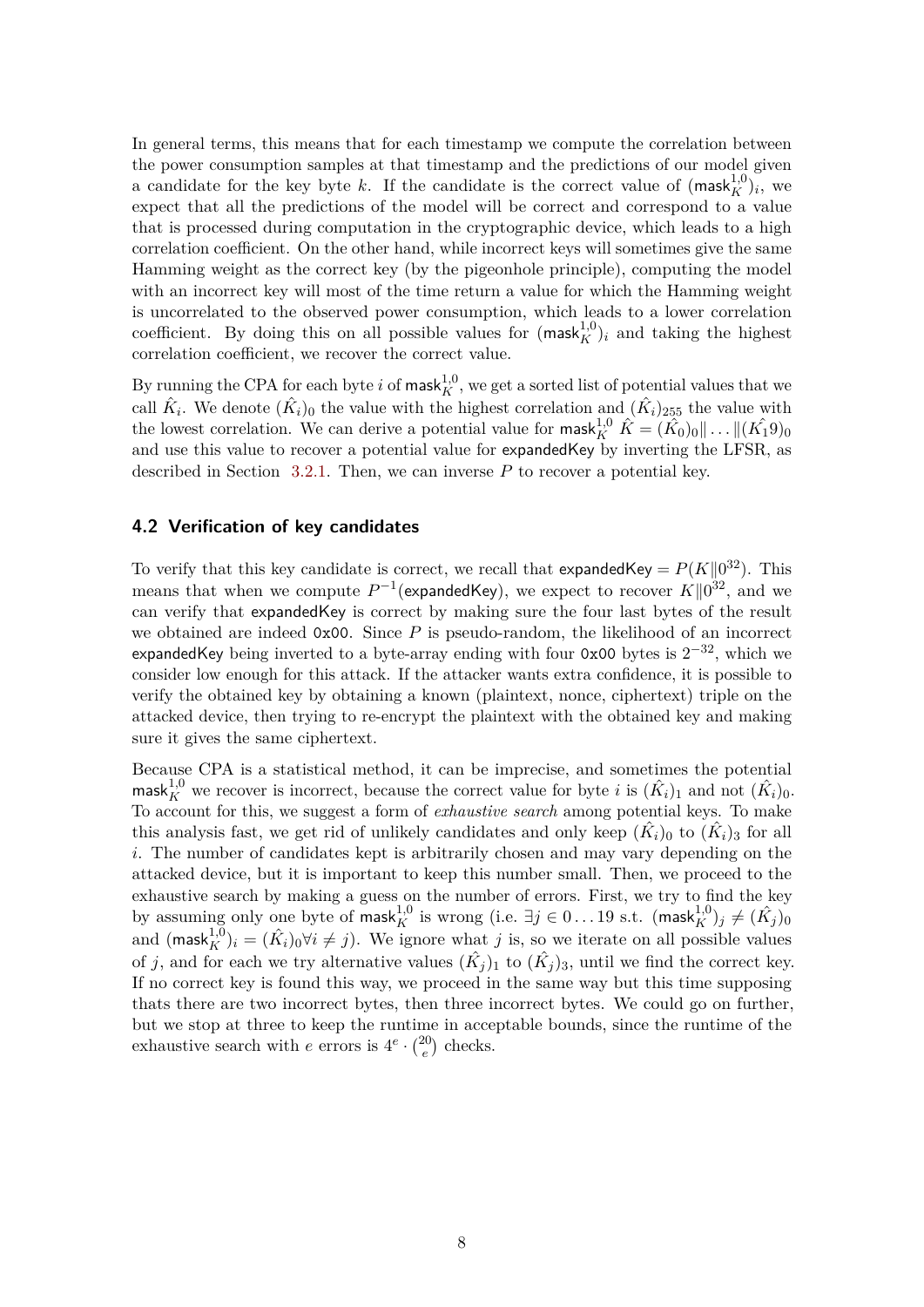# **5 Experimental results**

In this section, we present the experimental results of our Python implementation on this attack on a ChipWhisperer [\[16\]](#page-12-1) board.

### **5.1 Our Setup and Methodology**

We confirmed that our attack works by implementing it on the ChipWhisperer [\[16\]](#page-12-1) framework, using the LASCAR [\[17\]](#page-12-2) toolbox for the optimized CPA computation. We chose this framework because it combines a target processor and an Analog to Digital Converter (ADC) on the same circuit board, making the attack easy to carry out and demonstrate. Another advantage of using this framework is that it makes the attack simple to reproduce by anyone, as the board used to demonstrate it is widely available. We also published the source code of our attack on GitHub to facilitate the reproduction in the [kudelskisecurity/nist-lwc-power-analysis](https://github.com/kudelskisecurity/nist-lwc-power-analysis) repository.

The ChipWhisperer board we used is the ChipWhisperer Lite ARM kit, containing a CW303 32-bit STM32F303RCT6 ARM Cortex-M4 microcontroller as the attacked device and a CW1173 ChipWhisperer-Lite capture board. The microcontroller clock is set at 7.4 MHz, and the sampling frequency is set to 29.6 MHz. The ADC has a 10-bit resolution and a 24k sample buffer.

The implementation we attacked is the reference implementation provided by the cipher authors as part of their submission to the NIST LWC, written in C. It was compiled with the ChipWhisperer toolchain, with an -O3 optimization parameter. The compilation script and instructions are provided with the attack source code. While this implementation is an ideal case for our attack, other unpublished attacks on NIST LWC candidates show us that optimized versions written in assembly can usually still be attacked by using more traces. We are therefore confident that our attack would still work on alternative implementations as long as no power analysis countermeasures are implemented.

To validate our number of power traces, we ran our attack 200 times with a number of power traces set between 25 and 40. We did not test any lower value because of the very high failure rate. Each power traces contains precisely 24'000 voltage samples, which we only capture after the 974'000th sample. This attack point was selected by visual inspection of complete power traces to find the targeted S-Box operation. We carried the attack on a common laptop with an Intel Core i7-8565U CPU with four cores and a 1.8GHz base frequency. Since the laptop was running other processes, the exact time of the attacks is imprecise, but the goal of the benchmark was to give a general idea of the runtime. To limit the effects of multitasking on the results, we alternated the number of traces when running the benchmark: instead of running the attack 200 times for 25 traces, then for 26 traces, and so on, we ran the attack once for each number of traces, and then repeated this process a total of 200 times.

# **5.2 Results**

The success rate (that is the number of successful key recoveries over the number of attempted key recoveries) was evaluated without any kind of exhaustive search step: we only evaluated the success rate of the CPA itself. The results are displayed in Figure [3.](#page-9-0)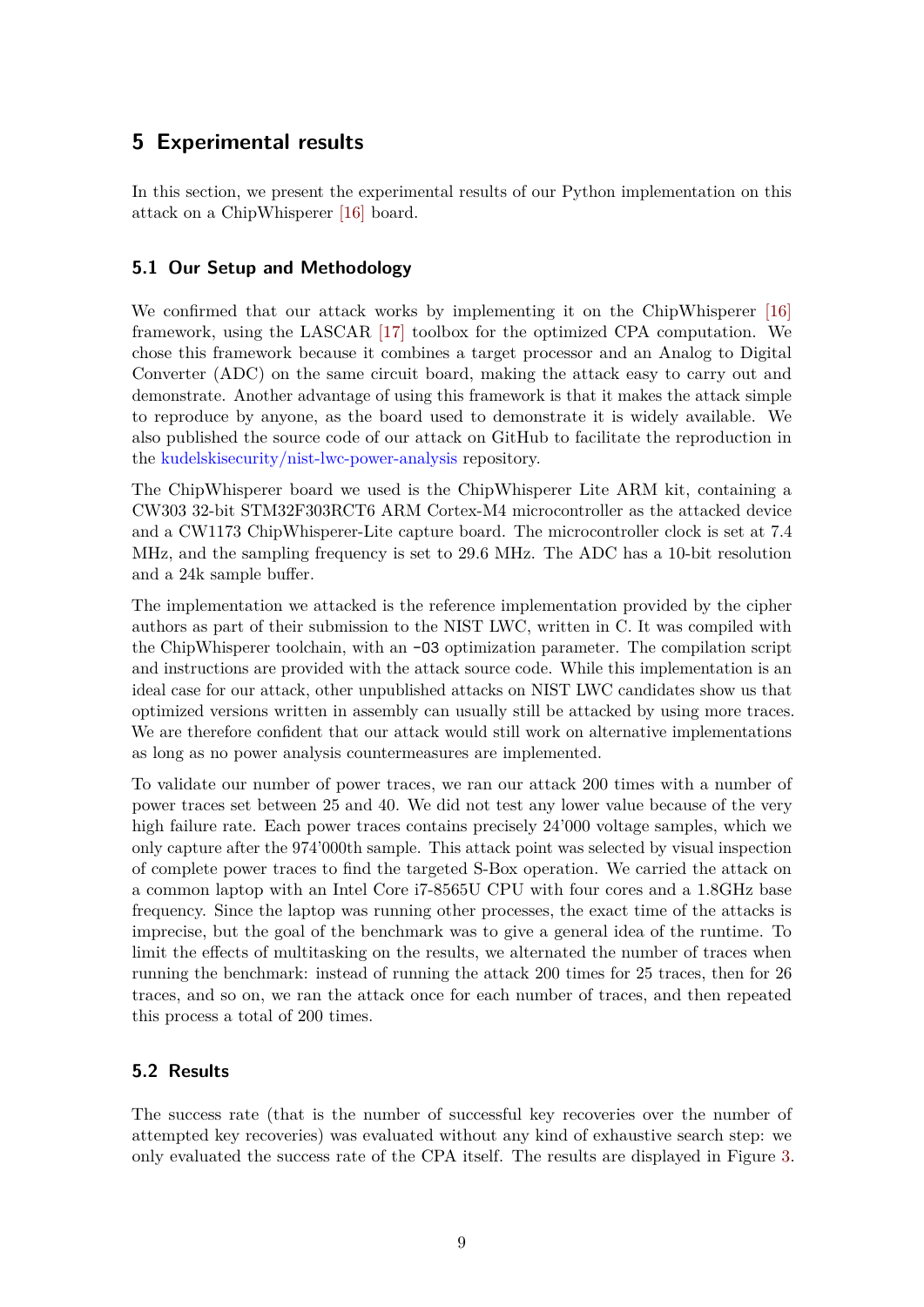<span id="page-9-0"></span>

Figure 3: Success rate by maximal number of errors



Figure 4: Runtime of an entire attack attempt

We can see that the CPA already recovers the correct mask in more than 90% of the cases when using more than 35 power-traces (max. 96% for 38 traces). However, it is also interesting to see *by how much* the CPA misses when it finds an incorrect mask. This is what the three other curves display: they show what the success rate would be if we used an exhaustive search step with up to 1 (respectively 2, 3) errors. We don't include in these curves errors that could not be recovered by the exhaustive search, that is attack attempts where at least one byte of the mask was not present in the top four most likely values returned by the CPA. These occur rarely when using more than 35 traces: only one error of the type was reported for 36 and 37 traces, and 0 for more. They are however more frequent on a lower number of traces: 28% of attempts with 25 power traces had at least one byte which could not be recovered by exhaustive search. Overall, we see that the attack has an almost 100% success rate with more than 35 traces and an exhaustive search step with up to 3 errors. We stress that this exhaustive search step is not even used in more than 90% of the attack attempts with that number of traces.

The performance measurement was done with a rather imprecise setup (the computer was also working on other tasks) and excluded any exhaustive search step. It only shows the time it takes to capture the power traces and to run the analysis, measured using Python's process\_time. The results are displayed in Figure [4.](#page-9-0) Overall, we observe that 75% of the attacks take about 40 seconds or less, for all number of power traces. Only 10% of the attack attempts took more than one minute, and not a single attempt took more than two minutes.

# **6 Extending the attack to Jumbo**

As we detailed earlier, Elephant has three members: Dumbo, Jumbo and Delirium. While Delirium uses a different permutation and cannot be attacked with the same method, Jumbo uses the same permutation as Dumbo with a different block size. This makes porting our attack to Jumbo easy.

The main differences between Jumbo and Dumbo are highlighted below: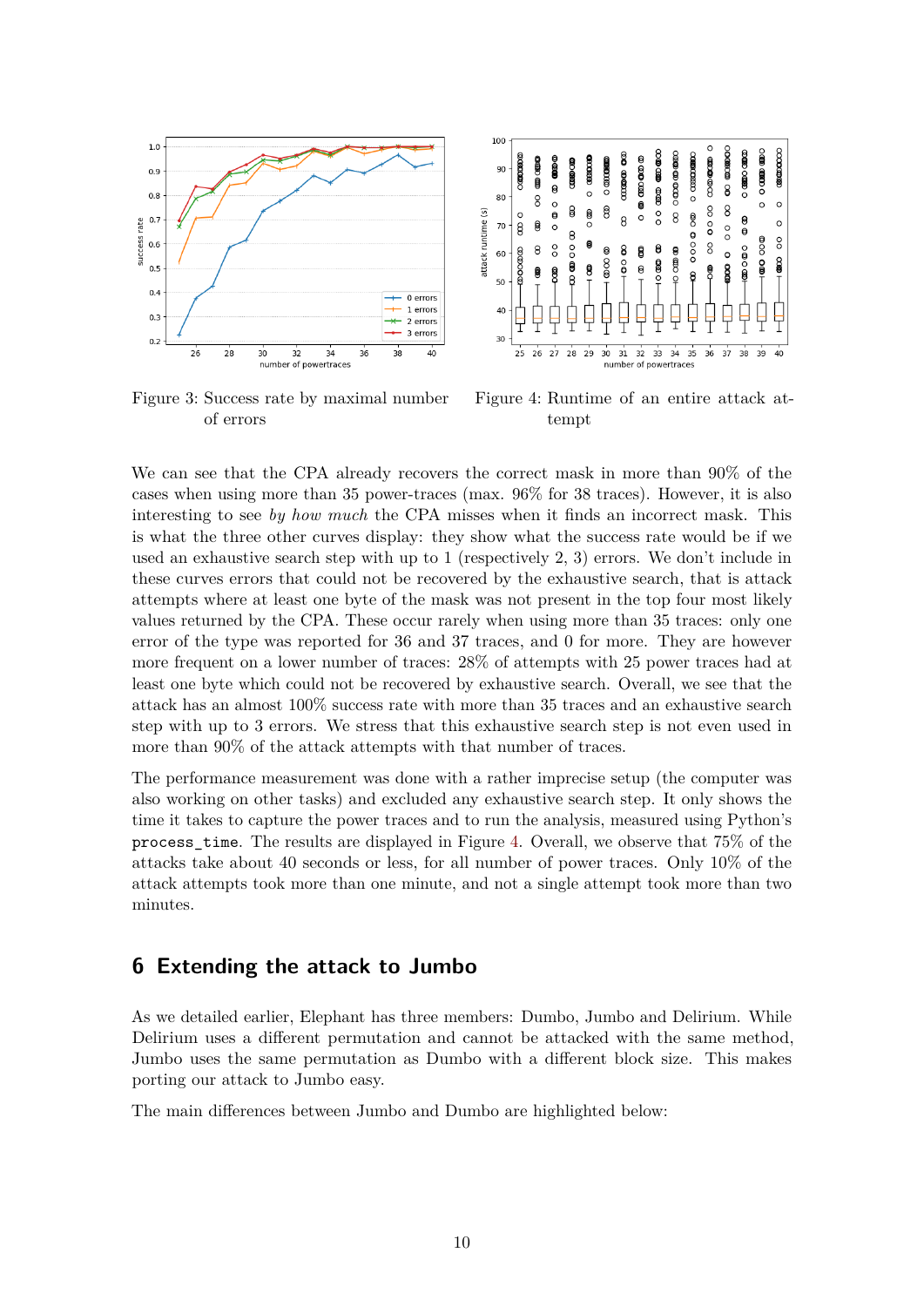- The underlying permutation is Spongent-*π*[176] instead of Spongent-*π*[160]. This means the internal state is 176-bits (22-bytes) long instead of 160-bits (20-bytes) long. The permutation also has 10 additional rounds.
- The initial value of *c* in Spongent-*π*[176] is 0b1000101 instead of 0b1110101 in Spongent-*π*[160].
- The pLayer is slightly different:

$$
pL(j) = \begin{cases} 44j \text{ mod } 175 & \text{if } j < 175, \\ 175 & \text{if } j = 175. \end{cases}
$$

- The LFSR used to generate the masks is different. It operates on 22 bytes (instead of 20), and  $S_{21}$  is updated to  $S_0 \ll 1 \oplus S_3 \ll 7 \oplus S_{19} \gg 7$ .
- The number of 0 bits appended to the key to compute the first mask is 48 instead of 32.

The attack therefore works very similarly, by updating the model to reflect the changes in the constants and length of the state. We do not provide a detailed performance analysis of this variant of the attack, but its source code is included with the other attack.

# **7 Conclusion**

We presented an efficient attack on Dumbo, the 160-bit version and primary instance of the NIST lightweight candidate Elephant, that can recover the secret key in about a minute using only 35 power traces. We described how this attack can be extended to the 176-bit variant of the cipher, which uses the same underlying permutation.

While we only attacked the software implementation of Dumbo, it would be interesting to see if hardware implementations of the cipher are vulnerable to this attack, and if so, how many traces are required to recover the secret key.

# **8 Acknowledgements**

This work was supported by an internship at the Kudelski Security Research Team.

We would like to thank Nils Amiet, Aymeric Genêt, Sylvain Pelissier, Antonio De La Piedra, and Serge Vaudenay for their insightful feedback and suggestions.

### **Bibliography**

- <span id="page-10-0"></span>[1] K. A. McKay, L. Bassham, M. S. Turan, and N. Mouha, "Report on lightweight cryptography," National Institute of Standards; Technology, Gaithersburg, MD, NIST IR 8114, Mar. 2017. doi: [10.6028/NIST.IR.8114.](https://doi.org/10.6028/NIST.IR.8114)
- <span id="page-10-1"></span>[2] I. T. L. Computer Security Division, "Request for Nominations for Lightweight Cryptographic Algorithms | CSRC," *CSRC | NIST*. Aug. 2018. Accessed: Nov. 17, 2021. [Online]. Available: [https://csrc.nist.gov/News/2018/requesting-nominations](https://csrc.nist.gov/News/2018/requesting-nominations-for-lightweight-crypto-algs)[for-lightweight-crypto-algs](https://csrc.nist.gov/News/2018/requesting-nominations-for-lightweight-crypto-algs)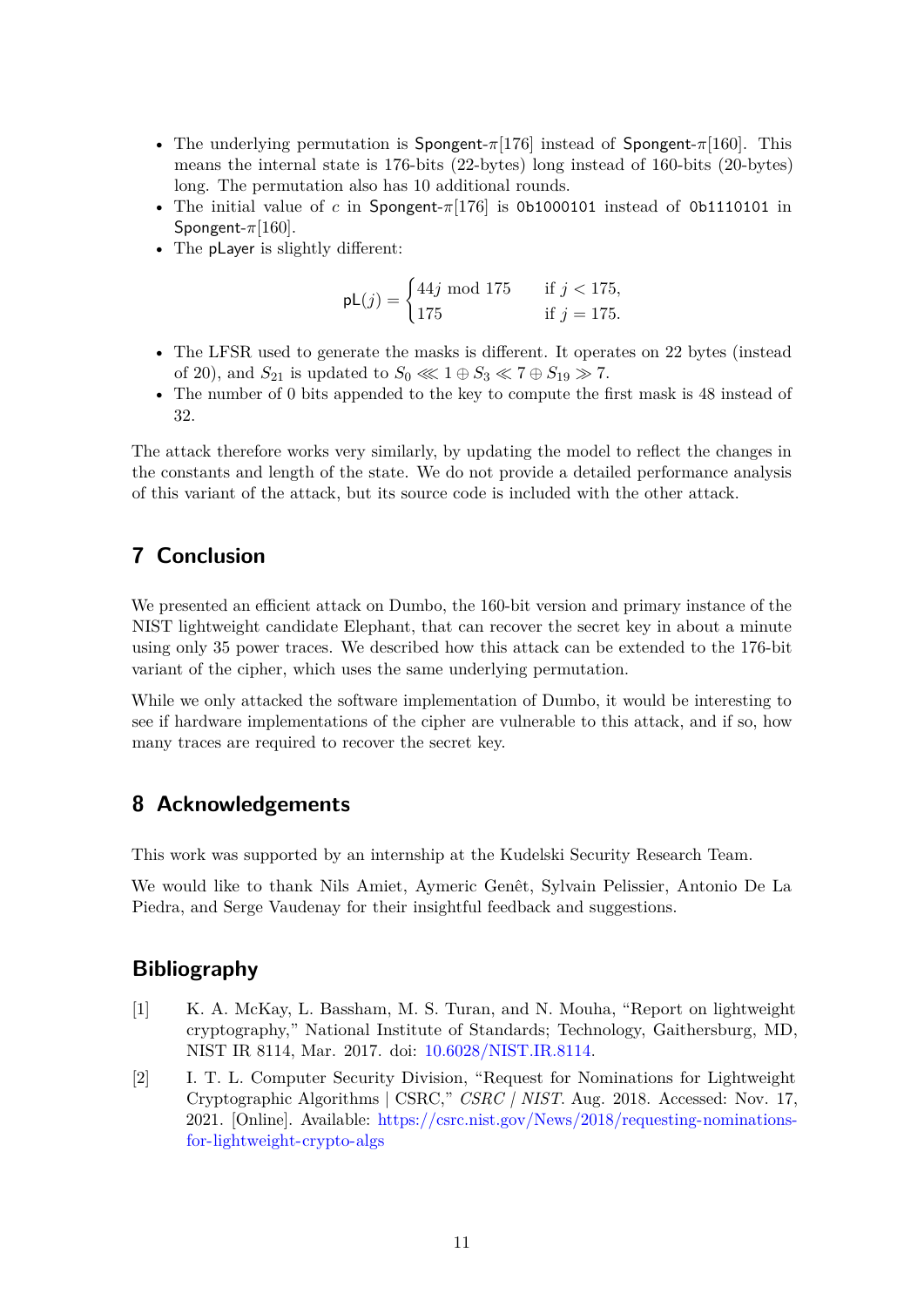- <span id="page-11-0"></span>[3] M. J. Dworkin, "SHA-3 Standard: Permutation-Based Hash and Extendable-Output Functions," National Institute of Standards; Technology, NIST FIPS 202, Jul. 2015. doi: [10.6028/NIST.FIPS.202.](https://doi.org/10.6028/NIST.FIPS.202)
- <span id="page-11-1"></span>[4] A. Shostack and B. Schneier, "Breaking Up Is Hard To Do: Modeling Security Threats for Smart Cards," 1999. Accessed: Jan. 14, 2022. [Online]. Available: [https://www.usenix.org/conference/usenix-workshop-smartcard-technology/bre](https://www.usenix.org/conference/usenix-workshop-smartcard-technology/breaking-hard-do-modeling-security-threats-smart) [aking-hard-do-modeling-security-threats-smart](https://www.usenix.org/conference/usenix-workshop-smartcard-technology/breaking-hard-do-modeling-security-threats-smart)
- <span id="page-11-2"></span>[5] Tim Beyne, Yu Long Chen, Christoph Dobraunig, and Bart Mennink, "Elephant v2." Available: [https://csrc.nist.gov/CSRC/media/Projects/lightweight-cryptograp](https://csrc.nist.gov/CSRC/media/Projects/lightweight-cryptography/documents/finalist-round/updated-spec-doc/elephant-spec-final.pdf) [hy/documents/finalist-round/updated-spec-doc/elephant-spec-final.pdf](https://csrc.nist.gov/CSRC/media/Projects/lightweight-cryptography/documents/finalist-round/updated-spec-doc/elephant-spec-final.pdf)
- <span id="page-11-3"></span>[6] A. Bogdanov, M. Knežević, G. Leander, D. Toz, K. Varıcı, and I. Verbauwhede, "Spongent: A Lightweight Hash Function," in *Cryptographic Hardware and Embedded Systems – CHES 2011*, vol. 6917, D. Hutchison, T. Kanade, J. Kittler, J. M. Kleinberg, F. Mattern, J. C. Mitchell, M. Naor, O. Nierstrasz, C. Pandu Rangan, B. Steffen, M. Sudan, D. Terzopoulos, D. Tygar, M. Y. Vardi, G. Weikum, B. Preneel, and T. Takagi, Eds. Berlin, Heidelberg: Springer Berlin Heidelberg, 2011, pp. 312–325. doi: [10.1007/978-3-642-23951-9\\_21.](https://doi.org/10.1007/978-3-642-23951-9_21)
- <span id="page-11-4"></span>[7] G. Bertoni, M. Peeters, G. Van Assche, *et al.*, "The keccak reference," 2011.
- <span id="page-11-5"></span>[8] E. Brier, C. Clavier, and F. Olivier, "Correlation Power Analysis with a Leakage Model," in *Cryptographic Hardware and Embedded Systems - CHES 2004*, vol. 3156, D. Hutchison, T. Kanade, J. Kittler, J. M. Kleinberg, F. Mattern, J. C. Mitchell, M. Naor, O. Nierstrasz, C. Pandu Rangan, B. Steffen, M. Sudan, D. Terzopoulos, D. Tygar, M. Y. Vardi, G. Weikum, M. Joye, and J.-J. Quisquater, Eds. Berlin, Heidelberg: Springer Berlin Heidelberg, 2004, pp. 16–29. doi: [10.1007/978-3-540-](https://doi.org/10.1007/978-3-540-28632-5_2) [28632-5\\_2.](https://doi.org/10.1007/978-3-540-28632-5_2)
- <span id="page-11-6"></span>[9] C. Dobraunig, M. Eichlseder, F. Mendel, and M. Schläffer, "Ascon v1.2." 2019. Available: [https://csrc.nist.gov/CSRC/media/Projects/Lightweight-Cryptograp](https://csrc.nist.gov/CSRC/media/Projects/Lightweight-Cryptography/documents/round-1/spec-doc/ascon-spec.pdf) [hy/documents/round-1/spec-doc/ascon-spec.pdf](https://csrc.nist.gov/CSRC/media/Projects/Lightweight-Cryptography/documents/round-1/spec-doc/ascon-spec.pdf)
- <span id="page-11-7"></span>[10] K. Ramezanpour, A. Abdulgadir, W. Diehl, J.-P. Kaps, and P. Ampadu, "Active and Passive Side-Channel Key Recovery Attacks on Ascon," Available: [https:](https://csrc.nist.gov/CSRC/media/Events/lightweight-cryptographyworkshop-2020/documents/papers/active-passive-recovery-attacks-asconlwc2020.pdf) [//csrc.nist.gov/CSRC/media/Events/lightweight-cryptographyworkshop-](https://csrc.nist.gov/CSRC/media/Events/lightweight-cryptographyworkshop-2020/documents/papers/active-passive-recovery-attacks-asconlwc2020.pdf)[2020/documents/papers/active-passive-recovery-attacks-asconlwc2020.pdf](https://csrc.nist.gov/CSRC/media/Events/lightweight-cryptographyworkshop-2020/documents/papers/active-passive-recovery-attacks-asconlwc2020.pdf)
- <span id="page-11-8"></span>[11] S. Banik, S. K. Pandey, T. Peyrin, Y. Sasaki, S. M. Sim, and Y. Todo, "GIFT: A Small Present," 622, 2017. Accessed: Sep. 03, 2021. [Online]. Available: <https://eprint.iacr.org/2017/622>
- <span id="page-11-9"></span>[12] X. Hou, J. Breier, and S. Bhasin, "DNFA: Differential No-Fault Analysis of Bit Permutation Based Ciphers Assisted by Side-Channel," 1554, 2020. Accessed: Sep. 03, 2021. [Online]. Available: <https://eprint.iacr.org/2020/1554>
- <span id="page-11-10"></span>[13] J. Breier, D. Jap, X. Hou, and S. Bhasin, "On Side Channel Vulnerabilities of Bit Permutations in Cryptographic Algorithms," *IEEE Transactions on Information Forensics and Security*, vol. 15, pp. 1072–1085, 2020, doi: [10.1109/TIFS.2019.2932230.](https://doi.org/10.1109/TIFS.2019.2932230)
- <span id="page-11-11"></span>[14] E. Ronen, A. Shamir, A.-O. Weingarten, and C. O'Flynn, "IoT Goes Nuclear: Creating a ZigBee Chain Reaction," in *2017 IEEE Symposium on Security and Privacy (SP)*, May 2017, pp. 195–212. doi: [10.1109/SP.2017.14.](https://doi.org/10.1109/SP.2017.14)